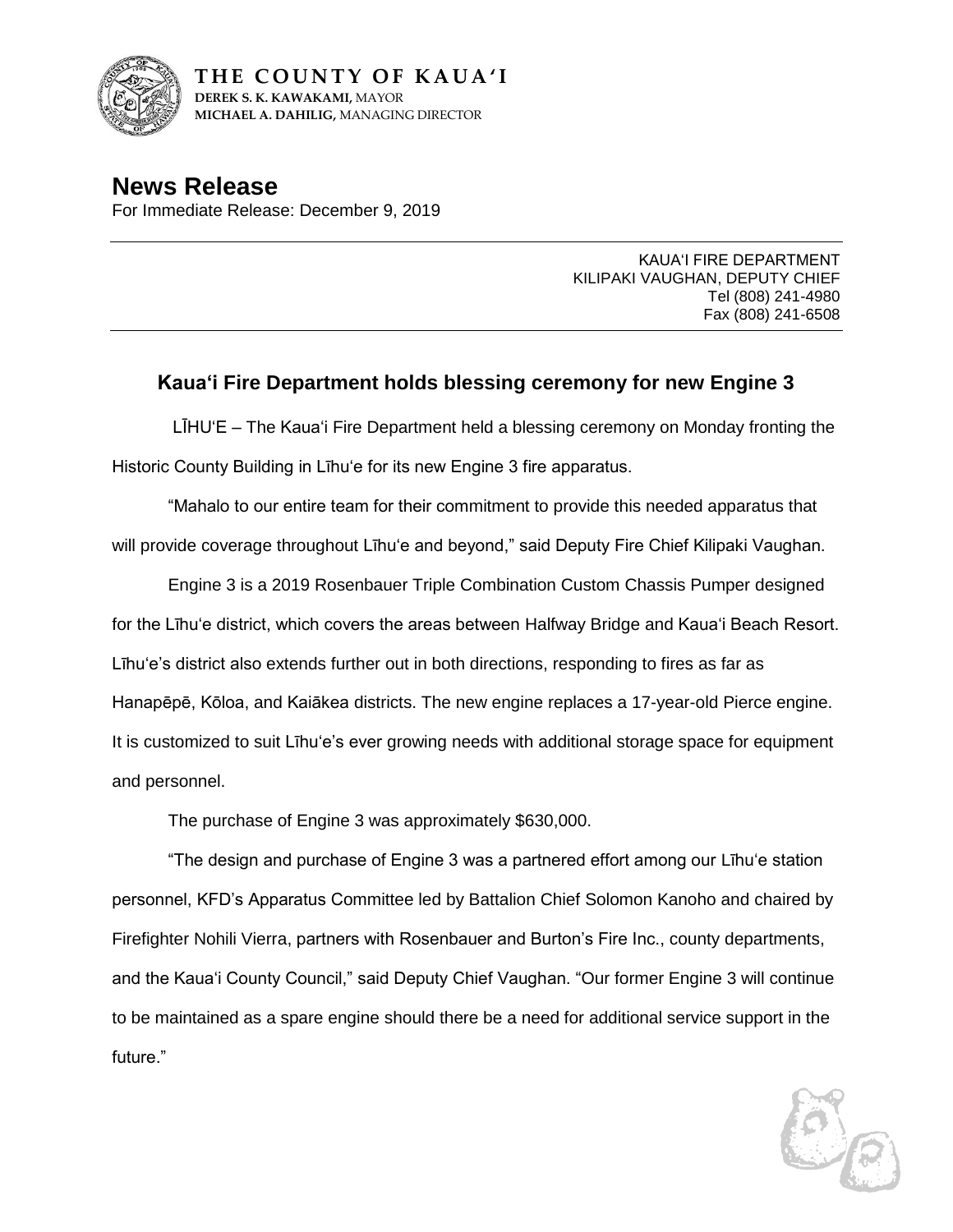Mayor Derek S. K. Kawakami attended the blessing ceremony and welcomed the crowd of approximately 45 KFD personnel and family, government officials, private industry representatives and community partners.

"Congratulations to the Kaua'i Fire Department and our valued partners for working diligently to acquire this beautiful new and upgraded engine which will ensure the safety of all citizens and visitors alike," said Mayor Kawakami. "Being a first responder is something that we do not take lightly. So thank you for your continued dedication and service, and let this new engine serve its purpose to further protect the health, wellness, and safety of our community now and for many more years to come."

Kahu Lady Ipo Kahauna'ele-Ferreira concluded the ceremony and officiated the handson blessing of Engine 3, the Līhu'e fire station, and its crew.



The Kaua'i Fire Department (KFD) held a blessing ceremony on Monday fronting the Historic County Building in Līhu'e for its new Engine 3 fire apparatus. In attendance were approximately 45 KFD personnel and family, members of the Kaua'i Fire Commission, government officials including Mayor Derek S. K. Kawakami and Councilmember Mason Chock, private industry representatives, and community partners.